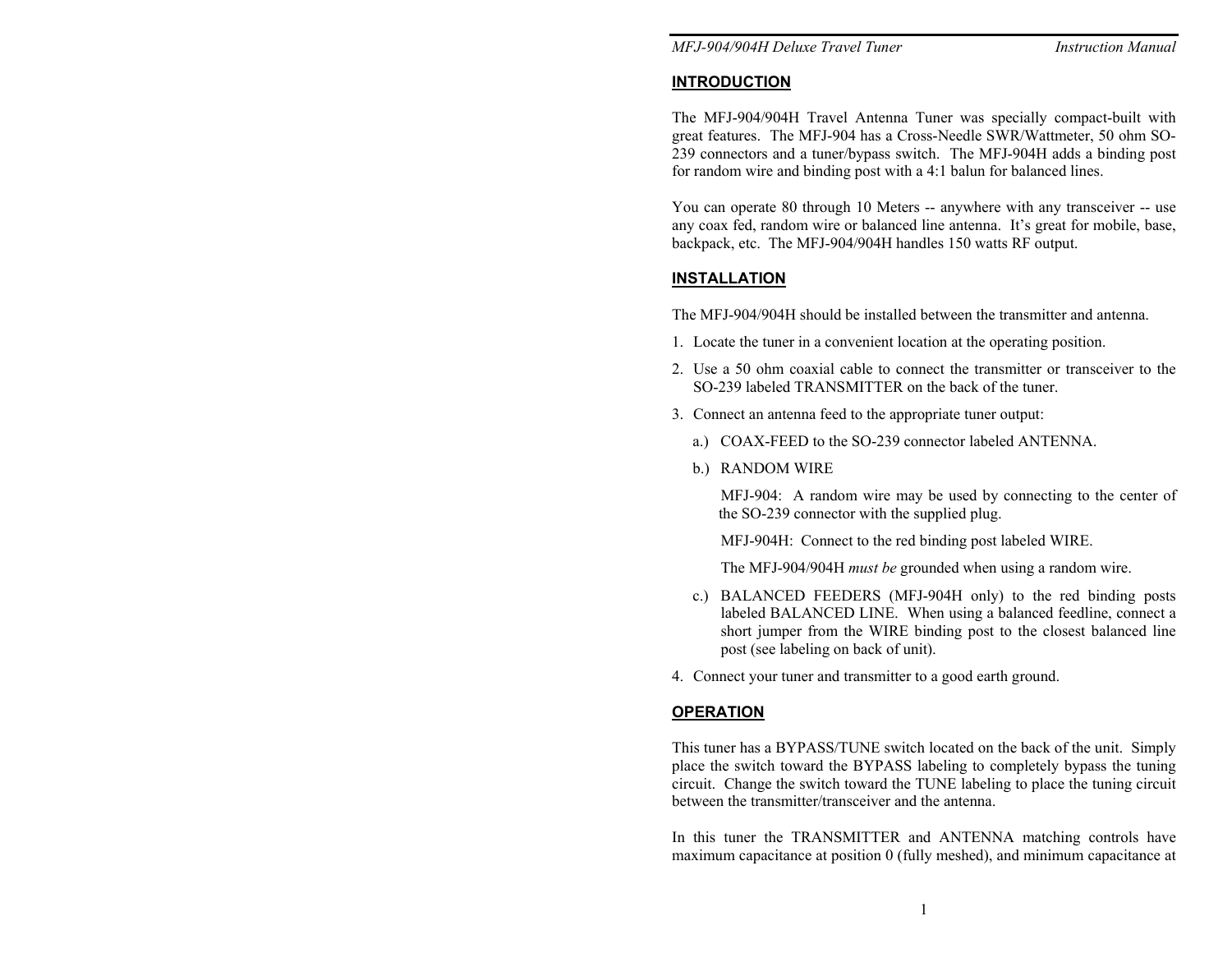*MFJ-904/904H Deluxe Travel Tuner Instruction Manual* 

position 10 (fully open). Be sure to use the highest possible capacitance for each band. This will provide the smoothest tuning, highest efficiency, and greatest power handling capability.

The INDUCTANCE switch has maximum inductance in position "A", and minimum inductance in position "L". Less inductance is needed as the frequency is increased. If too little inductance is used, the tuner may not match the load properly. If too much inductance is used, the tuner will be "touchy", power handling will be compromised (capacitors could arc, etc.) and the bandwidth will not be as wide.

#### **Special Note: Always use the minimum amount of inductance as possible. Minimum inductance gives the best efficiency, maximum power handling, and widest bandwidth.**

The MFJ-904/904H covers 80 through 10 meters. **Do not operate on 160 meters.** 

#### **SWR/Wattmeter:**

The built-in SWR/Wattmeter measures forward and reflected power and indicates SWR. The It has 2 power scales which are selected with the front panel push button switch. The low power scale reads from 0-30 watts forward and 0-6 watts reflected. The high power scale reads from 0-300 watts forward and 0-60 watts reflected. SWR is indicated from 1:1 to ∞.

The MFJ-904/904H has an illuminated meter. To provide power for the meter lamp, a 12 Vdc supply such as the MFJ-1312D should be used. Use a standard 2.1 mm coaxial plug with the center conductor positive and the sleeve ground.

To measure forward and reflected power press the selector switch to the correct power setting. Transmit a steady carrier and read the power from the meter. Each unmarked picket on the scale is an even division between the adjacent marked values. SWR is read from the SWR curve closest to where the meter needles cross.

## **Tuning Procedure:**

- 1. Position the TRANSMITTER control to 5 on the corresponding scale.
- 2. Position the ANTENNA control to 0 on the corresponding scale.
- 3. Place the BYPASS/TUNE switch in the TUNE position.
- 4. Apply just enough power to obtain noticeable deflection on the reflected power meter or SWR meter.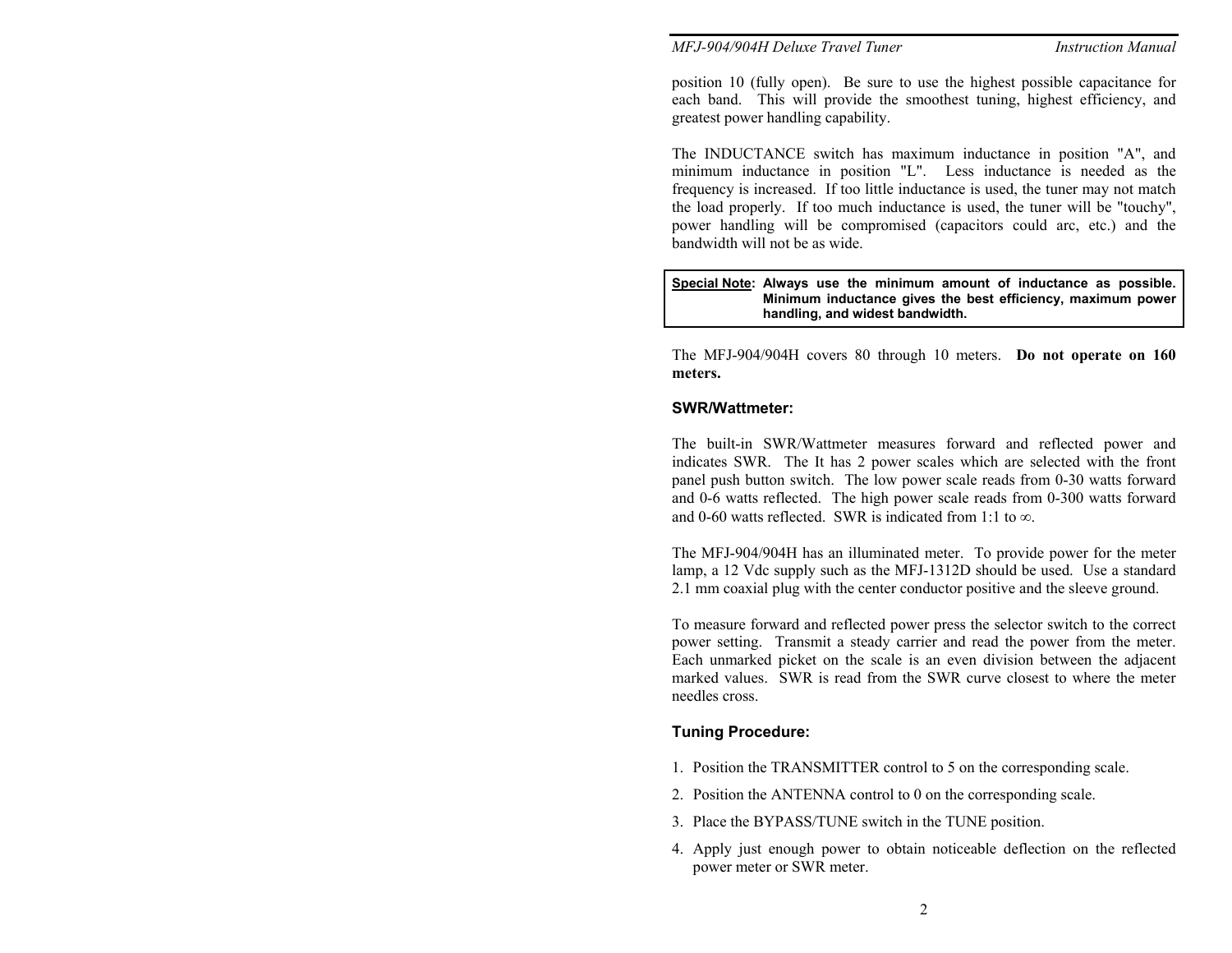*MFJ-904/904H Deluxe Travel Tuner* 

- 5. Adjust the INDUCTOR control for lowest deflection on the reflected power.
- 6. Carefully adjust the TRANSMITTER control for the lowest reflected power, then increase the ANTENNA control slightly and adjust the TRANSMITTER control for the lowest reflected power. Again, increase the ANTENNA control slightly and adjust the TRANSMITTER control for lowest reflected power. Repeat this process for lowest reflected power.
	- Note: These controls interact. Go back and forth between these adjustments as many times as required until the lowest reflected power (best SWR) is obtained.
- 7. After the lowest reflected power (or SWR) is obtained in step 6, use the INDUCTOR switch to reduce the inductance one switch position (L is the lowest inductance setting). Adjust the TRANSMITTER and ANTENNA controls for the lowest SWR. Continue this process until the lowest SWR cannot be repeated, then use the INDUCTOR switch to increase the inductance by one switch position (A is the highest inductance setting). Tune for lowest SWR.

#### **WARNING: Never transmit while changing the INDUCTOR switch.**

- Note: Always use as little inductance as possible. Step 7 minimizes the inductance and maximizes the capacitance.
- 8. After a low SWR is obtained, the transmitter power may be increased to any value up to 150 watts.

#### **WARNING: Do not exceed 150 watts output. You will damage the tuner!**

## **TECHNICAL ASSISTANCE**

If you have any problem with this unit first check the appropriate section of this manual. If the manual does not reference your problem or your problem is not solved by reading the manual you may call *MFJ Technical Service* at **662-323- 0549** or the *MFJ Factory* at **662-323-5869**. You will be best helped if you have your unit, manual and all information on your station handy so you can answer any questions the technicians may ask.

You can also send questions by mail to MFJ Enterprises, Inc., 300 Industrial Park Road, Starkville, MS 39759; by Facsimile to 662-323-6551; or by email to techinfo@mfjenterprises.com. Send a complete description of your problem, an explanation of exactly how you are using your unit, and a complete description of your station.